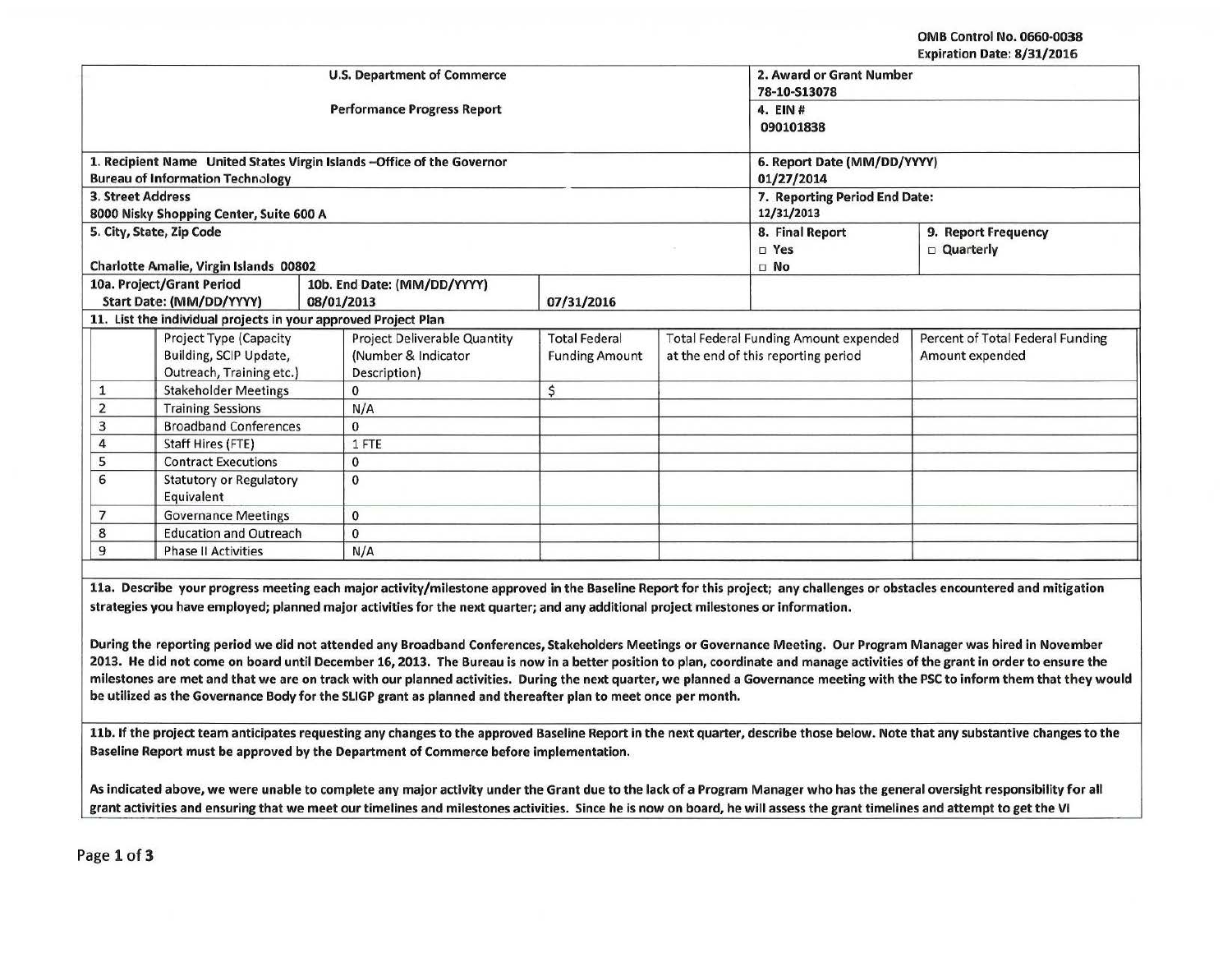on track with planned activities.

lld. Describe any success stories or best practices you have identified. Please be as specific as possible.

We currently do not have any success stories to report.

12. Personnel

12a. If the project is not fully staffed, describe how any lack of staffing may impact the project's time line and when the project will be fully staffed.

This grant was solicited with the intention that a single person, a Program Manager, would have the responsibility of providing oversight for the SLIGP grant. He would ensure that all activities are completed on time and within budget. The Program Manager is responsible for carrying out grant activities and reporting to the point of contact (POC). He would also work to expand the State's governance structure. The Program Manager has to provide a Master plan to incorporate the NPSWBN technological requirements into our existing radio and broadband network infrastructure. In addition, he has the responsibility of researching Long Term Evolution (LTE) technologies, educating, coordinating of SLIPG activity, managing the SLIGP Budget, documenting all SLIGP activities, preparing USVI team for the FirstNet consultations and assuring compliance with SLIGP requirements.

He is currently on board and now able to get the VI team back on track.

12b. Staffing Table

| FTE %<br><b>Job Title</b><br>100%<br>Program Manager |                                                                                                                                                                                          |                          |                            |                                                              | Change<br>No Change |             |                                                |                                                 |                        |
|------------------------------------------------------|------------------------------------------------------------------------------------------------------------------------------------------------------------------------------------------|--------------------------|----------------------------|--------------------------------------------------------------|---------------------|-------------|------------------------------------------------|-------------------------------------------------|------------------------|
|                                                      |                                                                                                                                                                                          |                          |                            | Program Management of SLIGP Grant as delineated above in 12a |                     |             |                                                |                                                 |                        |
|                                                      |                                                                                                                                                                                          |                          |                            | Add Row                                                      | <b>Remove Row</b>   |             |                                                |                                                 |                        |
|                                                      | 13. Subcontracts (Vendors and/or Subrecipients)<br>13a. Subcontracts Table - Include all subcontractors. The totals from this table must equal the "Subcontracts Total" in Question 14f. |                          |                            |                                                              |                     |             |                                                |                                                 |                        |
| Name                                                 | <b>Subcontract Purpose</b>                                                                                                                                                               | Type<br>(Vendor/Subrec.) | RFP/RFQ<br>Issued<br>(Y/N) | Contract<br>Executed<br>(Y/N)                                | Start<br>Date       | End<br>Date | <b>Total Federal</b><br><b>Funds Allocated</b> | <b>Total Matching</b><br><b>Funds Allocated</b> | Project and % Assigned |
| TBD                                                  | <b>Website Development</b><br>and maintenance                                                                                                                                            | Vendor                   | N                          | N                                                            | <b>TBD</b>          | <b>TBD</b>  | \$49,920                                       | \$0                                             | N/A                    |
| <b>TBD</b>                                           | Cost for wireless<br>technologies<br>consultants                                                                                                                                         | Vendor                   | N                          | N                                                            | <b>TBD</b>          | <b>TBD</b>  | \$82,800                                       | \$0                                             | N/A                    |